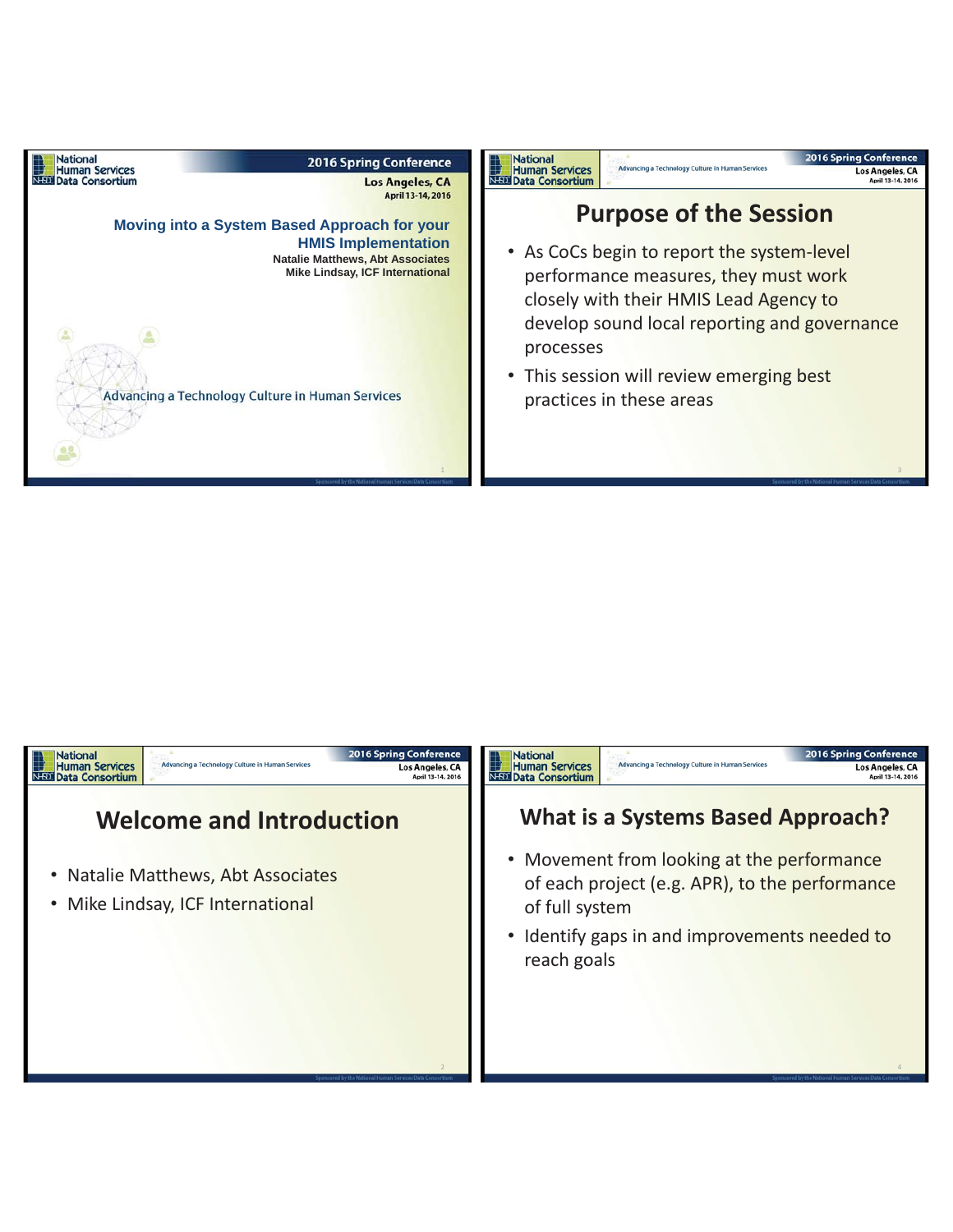

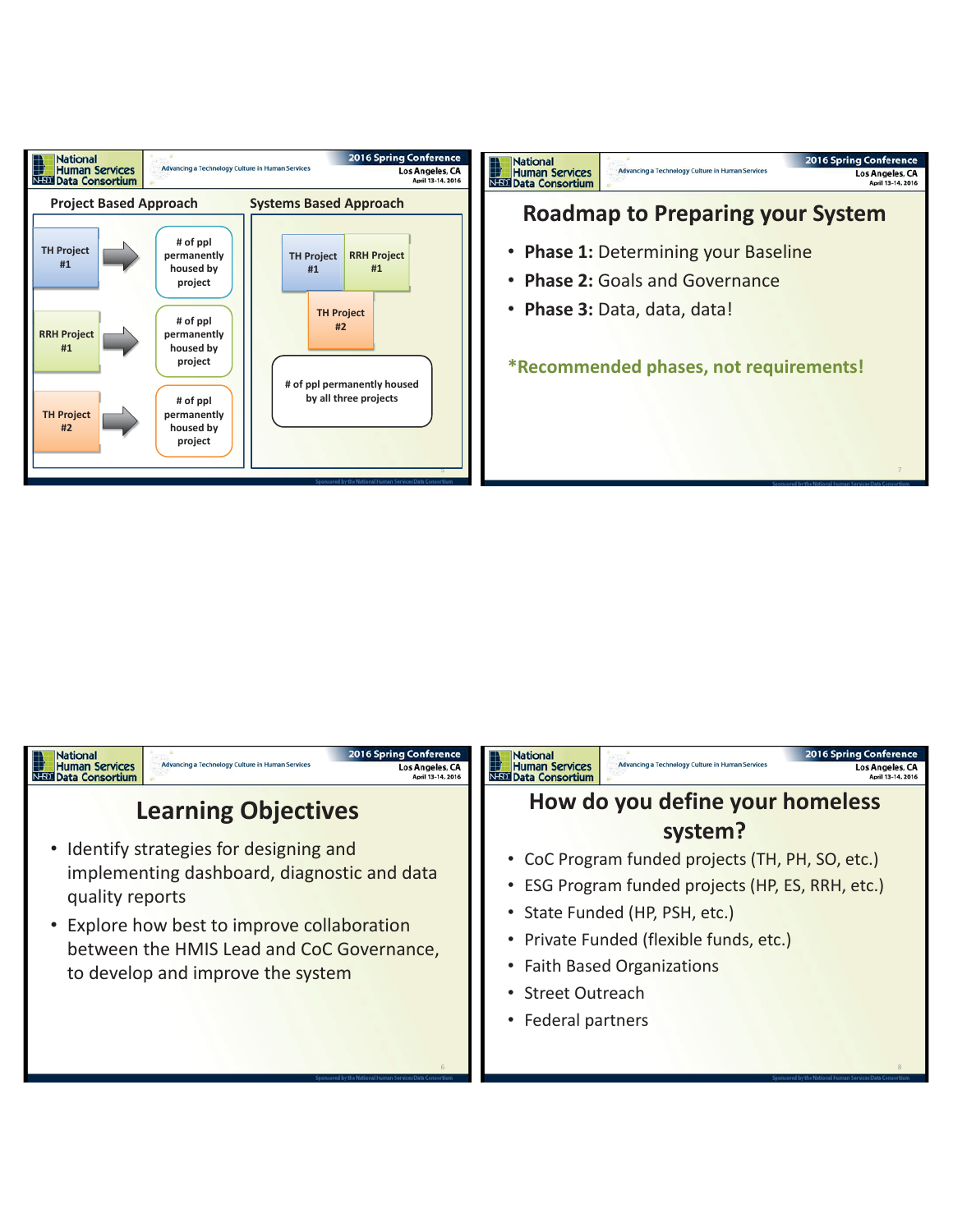

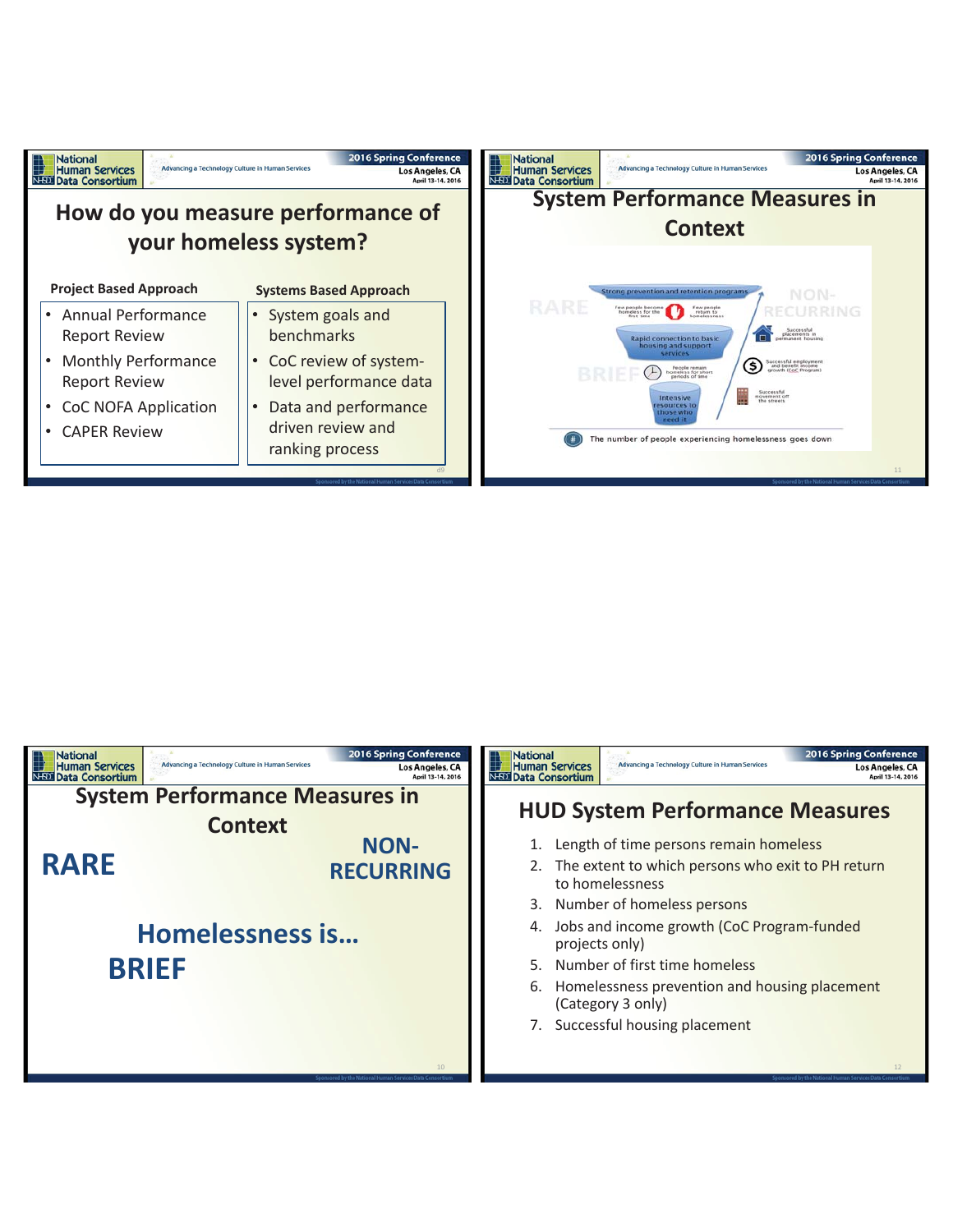

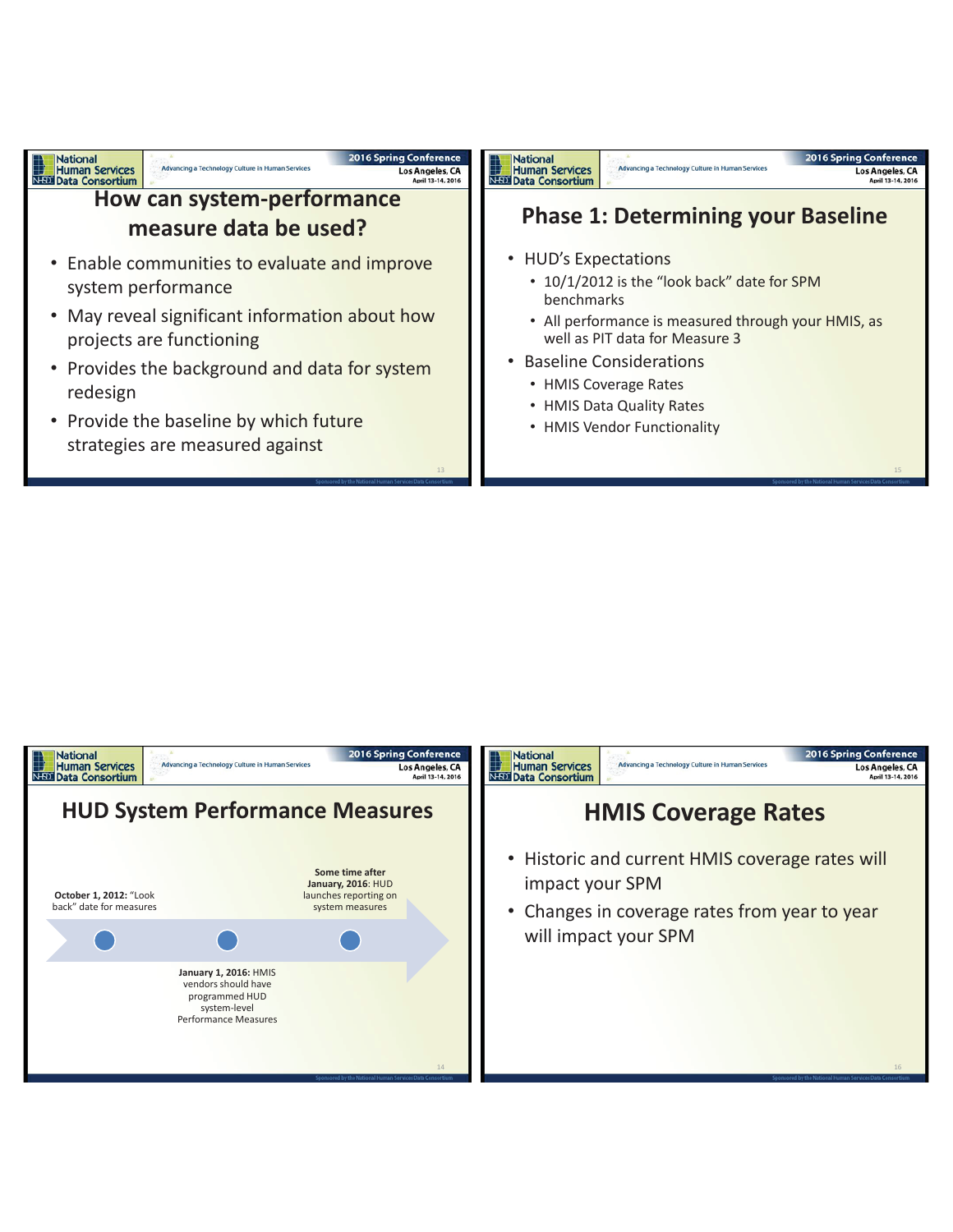

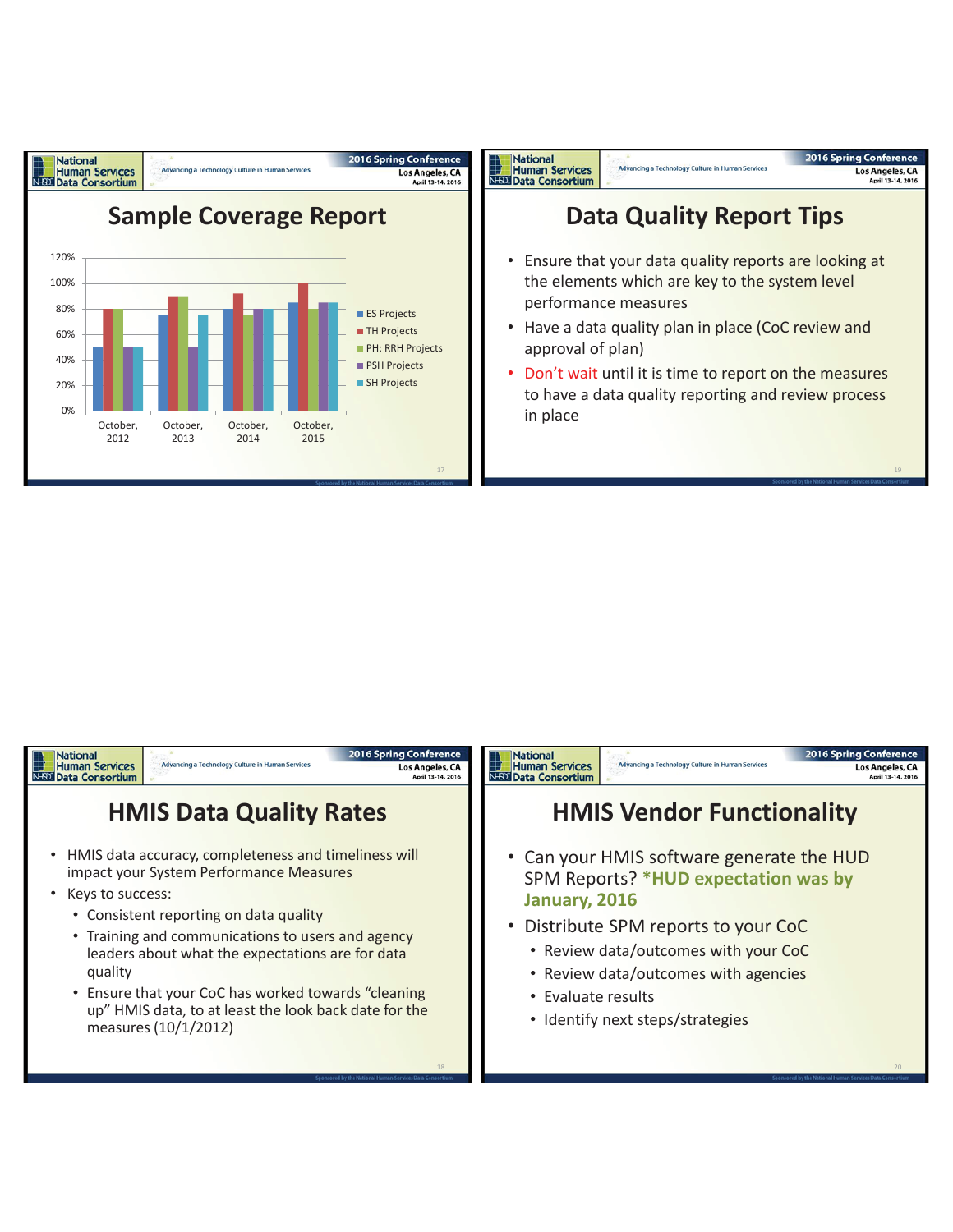

2016 Enving Conference

| nauviai<br><b>Human Services</b><br><b>HEDI Data Consortium</b>                                                                                                                                                | Advancing a Technology Culture in Human Services |                         | as to spring contenence<br>Los Angeles, CA<br>April 13-14, 2016                                                                                                                   |  |  |
|----------------------------------------------------------------------------------------------------------------------------------------------------------------------------------------------------------------|--------------------------------------------------|-------------------------|-----------------------------------------------------------------------------------------------------------------------------------------------------------------------------------|--|--|
| <b>Diagnostic Review of Data</b>                                                                                                                                                                               |                                                  |                         |                                                                                                                                                                                   |  |  |
| <b>System-Level PM</b>                                                                                                                                                                                         |                                                  | <b>Project Universe</b> | <b>Potential Data Issues</b>                                                                                                                                                      |  |  |
| <b>Measure 1: Length of Time</b><br>Persons Remain Homeless                                                                                                                                                    |                                                  | ES, SH, and TH projects | Missing entry/exit<br>1.<br>dates (or bed tracking<br>information)<br><b>Missing Residential</b><br>2.<br>Move-in Date (4.17)<br><b>Missing LOT</b><br>3.<br>Homeless data (3.17) |  |  |
| Measure 2a and 2b:<br>The Extent to which Persons who<br>Exit Homelessness to Permanent<br>Housing Destinations Return to<br>Homelessness within 6 to 12<br>months (and 24 months in a<br>separate calculation |                                                  | SO, ES, TH, SH and PH   | Missing destination<br>1.<br>data<br>2. Low coverage rates<br>Missing entry/exit<br>3.<br>dates (or bed tracking<br>information)                                                  |  |  |
|                                                                                                                                                                                                                |                                                  |                         | 22                                                                                                                                                                                |  |  |

**National** 

| <b>Diagnostic Review of Data</b><br><b>Potential Data Issues</b><br><b>System-Level PM</b><br><b>Project Universe</b><br><b>Measure 5: Number of Persons</b><br>ES, SH and TH projects<br>1. Missing entry/exit<br>dates (or bed tracking<br>who Become Homeless for the<br>information)<br><b>First Time</b><br>2. Low coverage rate<br>Missing or incorrect<br>3.<br>project type data<br>Measure 6:<br>1. Missing entry/exit<br>CoC Program-funded<br>dates (or bed tracking<br>Homeless Prevention and<br>projects<br>information)<br>Housing Placement of Persons<br>Defined by Category 3 of HUD's<br>2. Missing or incorrect<br>Homeless Definition in<br>project type data<br>3. Missing destination<br>CoC Program-funded Projects<br>data<br>4. Missing housing<br>status data | <b>National</b><br><b>Human Services</b><br><b>EDI Data Consortium</b> | Advancing a Technology Culture in Human Services |  | <b>2016 Spring Conference</b><br>Los Angeles, CA<br>April 13-14, 2016 |  |
|------------------------------------------------------------------------------------------------------------------------------------------------------------------------------------------------------------------------------------------------------------------------------------------------------------------------------------------------------------------------------------------------------------------------------------------------------------------------------------------------------------------------------------------------------------------------------------------------------------------------------------------------------------------------------------------------------------------------------------------------------------------------------------------|------------------------------------------------------------------------|--------------------------------------------------|--|-----------------------------------------------------------------------|--|
|                                                                                                                                                                                                                                                                                                                                                                                                                                                                                                                                                                                                                                                                                                                                                                                          |                                                                        |                                                  |  |                                                                       |  |
|                                                                                                                                                                                                                                                                                                                                                                                                                                                                                                                                                                                                                                                                                                                                                                                          |                                                                        |                                                  |  |                                                                       |  |
|                                                                                                                                                                                                                                                                                                                                                                                                                                                                                                                                                                                                                                                                                                                                                                                          |                                                                        |                                                  |  |                                                                       |  |
|                                                                                                                                                                                                                                                                                                                                                                                                                                                                                                                                                                                                                                                                                                                                                                                          |                                                                        |                                                  |  |                                                                       |  |

1. Missing entry/exit dates (or bed tracking information) 2. Low coverage rate 3. Missing or incorrect project type data

**2016 Spring Conference** 

Los Angeles, CA<br>April 13-14, 2016

1. Missing entry/exit dates (or bed tracking information) 2. Missing or incorrect project type data 3. Date of birth 4. Income and income source data

23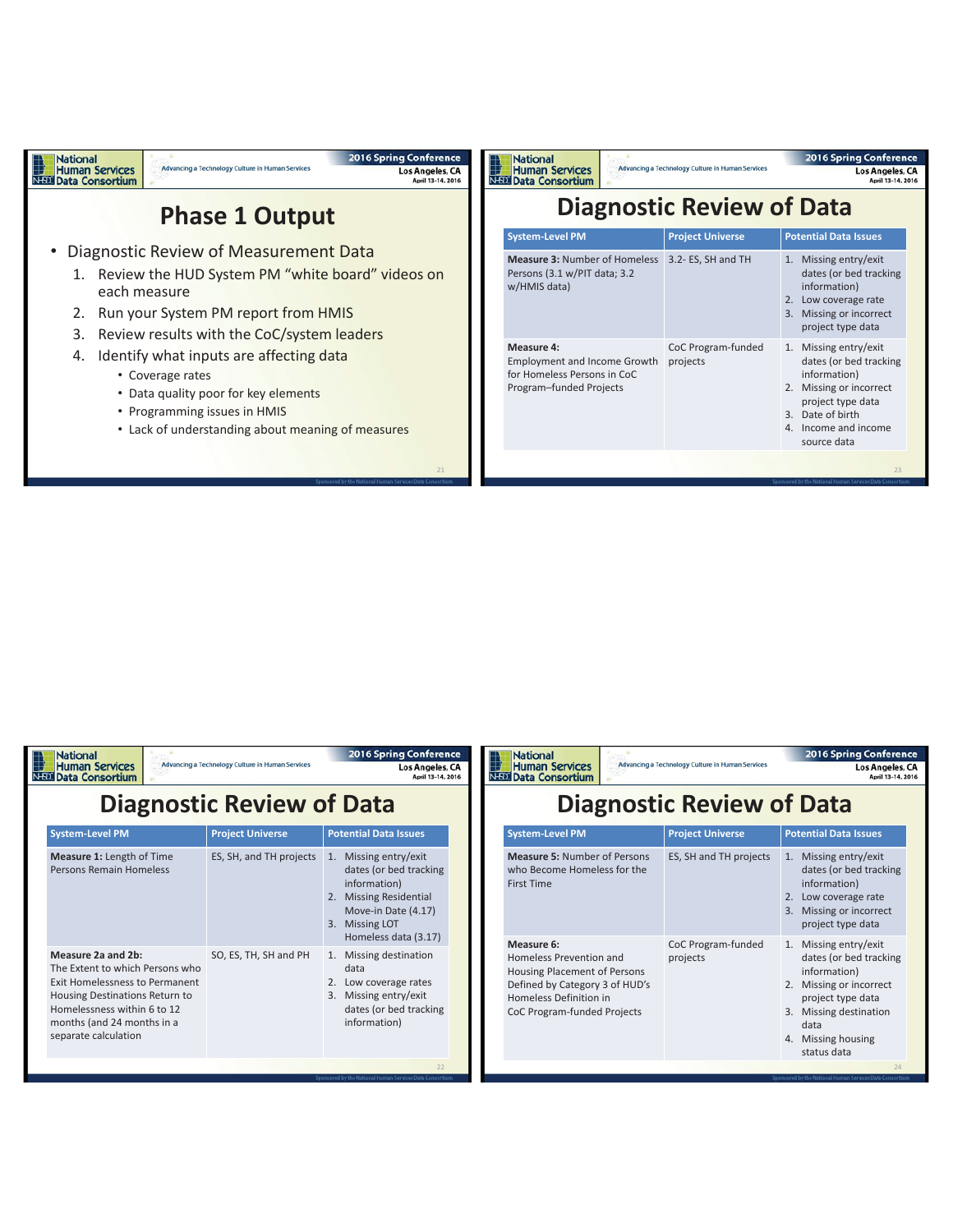| <b>National</b><br><b>Human Services</b><br><b>NEED Data Consortium</b>                                                     | Advancing a Technology Culture in Human Services | <b>2016 Spring Conference</b><br>Los Angeles, CA<br>April 13-14, 2016                                                                                                        | <b>2016 Spring Conference</b><br><b>National</b><br>Advancing a Technology Culture in Human Services<br><b>Human Services</b><br>Los Angeles, CA<br><b>NEED Data Consortium</b><br>April 13-14, 2016                                                                                                            |  |
|-----------------------------------------------------------------------------------------------------------------------------|--------------------------------------------------|------------------------------------------------------------------------------------------------------------------------------------------------------------------------------|-----------------------------------------------------------------------------------------------------------------------------------------------------------------------------------------------------------------------------------------------------------------------------------------------------------------|--|
|                                                                                                                             | <b>Diagnostic Review of Data</b>                 |                                                                                                                                                                              | <b>Phase 2: Goals and Governance</b>                                                                                                                                                                                                                                                                            |  |
| <b>System-Level PM</b>                                                                                                      | <b>Project Universe</b>                          | <b>Potential Data Issues</b>                                                                                                                                                 | How are indicators identified, approved and revised?                                                                                                                                                                                                                                                            |  |
| Measure 7: Successful<br>Placement from Street Outreach<br>and Successful Placement in or<br>Retention of Permanent Housing | SO, ES, SH and TH<br>projects                    | 1. Missing entry/exit<br>dates (or bed tracking<br>information)<br>2. Low coverage rate<br>Missing or incorrect<br>3.<br>project type data<br>4. Missing destination<br>data | • Are data sets other than HMIS needed?<br>• How is success measured/evaluated?<br>• How are roles and responsibilities for SPM defined?<br>• Who is responsible and why?<br>• Establishment of a committee structure to support decision<br>making<br>• Who has ultimate responsibility for defining measures? |  |
|                                                                                                                             |                                                  |                                                                                                                                                                              | • How do you evaluate programs serving different sub-<br>populations?<br>How is success enforced?<br>$\bullet$                                                                                                                                                                                                  |  |
|                                                                                                                             |                                                  | 25                                                                                                                                                                           | 27                                                                                                                                                                                                                                                                                                              |  |

## **National**<br> **Human Services**<br> **NED Data Consortium**

2016 Spring Conference Advancing a Technology Culture in Human Services

**Phase 2: Goals and Governance** 

- Defining the goals for measuring system performance requires collaboration between your HMIS Lead and CoC
	- Jointly define system goals
	- Define meaningful indicators to measure progress
	- Identify local measures beyond the HUD SPM
	- Meaningful collaboration with local/national initiatives

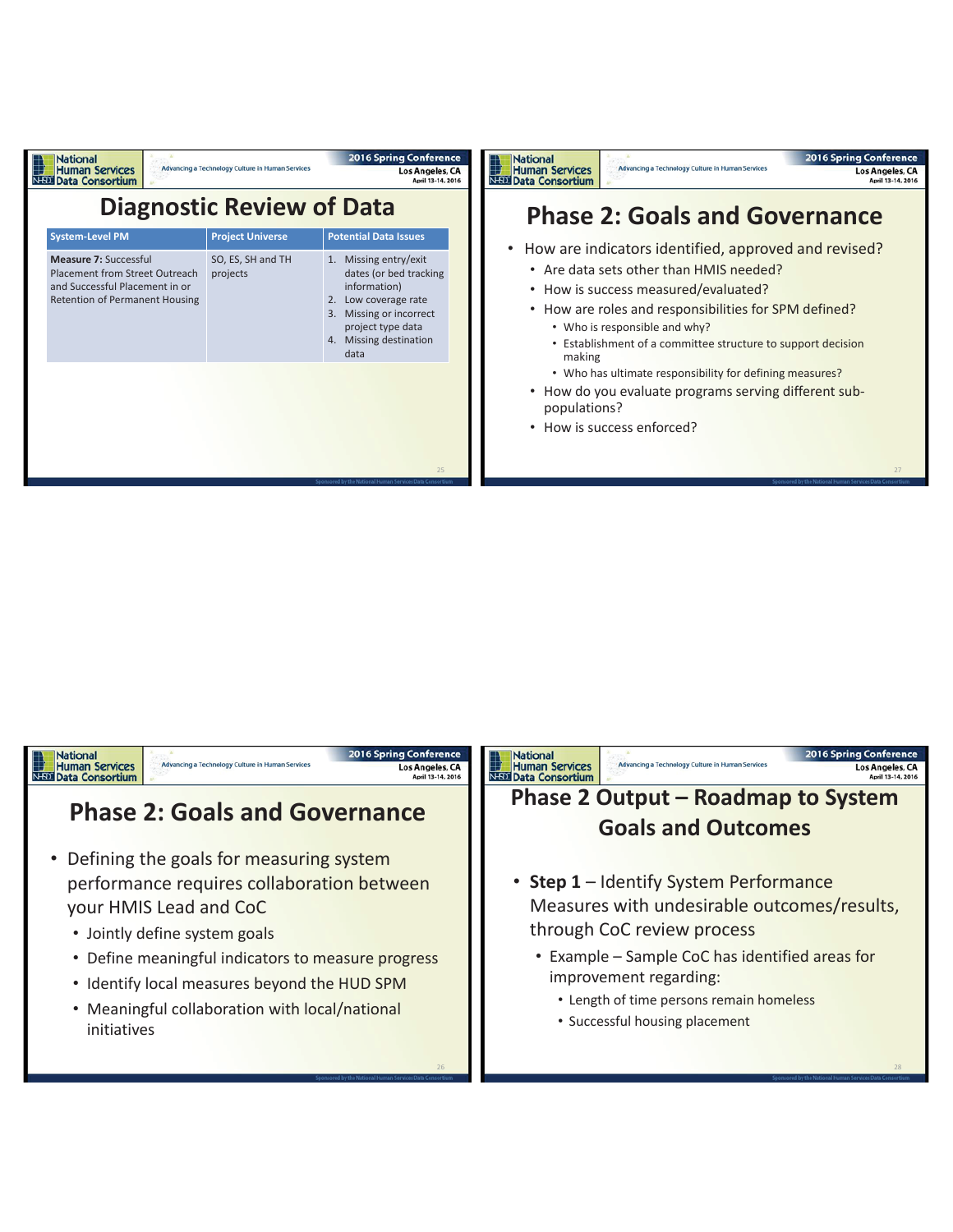

| <b>2016 Spring Conference</b><br><b>National</b><br>Advancing a Technology Culture in Human Services<br>Human Services<br>Los Angeles, CA<br><b>Data Consortium</b><br>April 13-14, 2016                                                                   | <b>2016 Spring Conference</b><br><b>National</b><br>Advancing a Technology Culture in Human Services<br><b>Human Services</b><br>Los Angeles, CA<br><b>NESDI Data Consortium</b> |
|------------------------------------------------------------------------------------------------------------------------------------------------------------------------------------------------------------------------------------------------------------|----------------------------------------------------------------------------------------------------------------------------------------------------------------------------------|
| <b>Phase 2 Output – Roadmap to System</b>                                                                                                                                                                                                                  | <b>Phase 2 Output – Roadmap to System</b>                                                                                                                                        |
| <b>Goals and Outcomes</b>                                                                                                                                                                                                                                  | <b>Goals and Outcomes</b>                                                                                                                                                        |
| • Step 4 – Measure and benchmark outcomes<br>contributing to increases in length of<br>homeless<br>• $ES - length of stay$<br>• TH $-$ length of stay<br>• ES- destination = ES/TH/other non-PH<br>• TH - destination = ES/TH/other non-PH<br>$30^{\circ}$ | • Step 7 – Identify long term solutions and<br>strategies<br>• Reallocation<br>• Coordinated Entry assessment and referral<br>realignment<br>• Decrease barriers to PH<br>32     |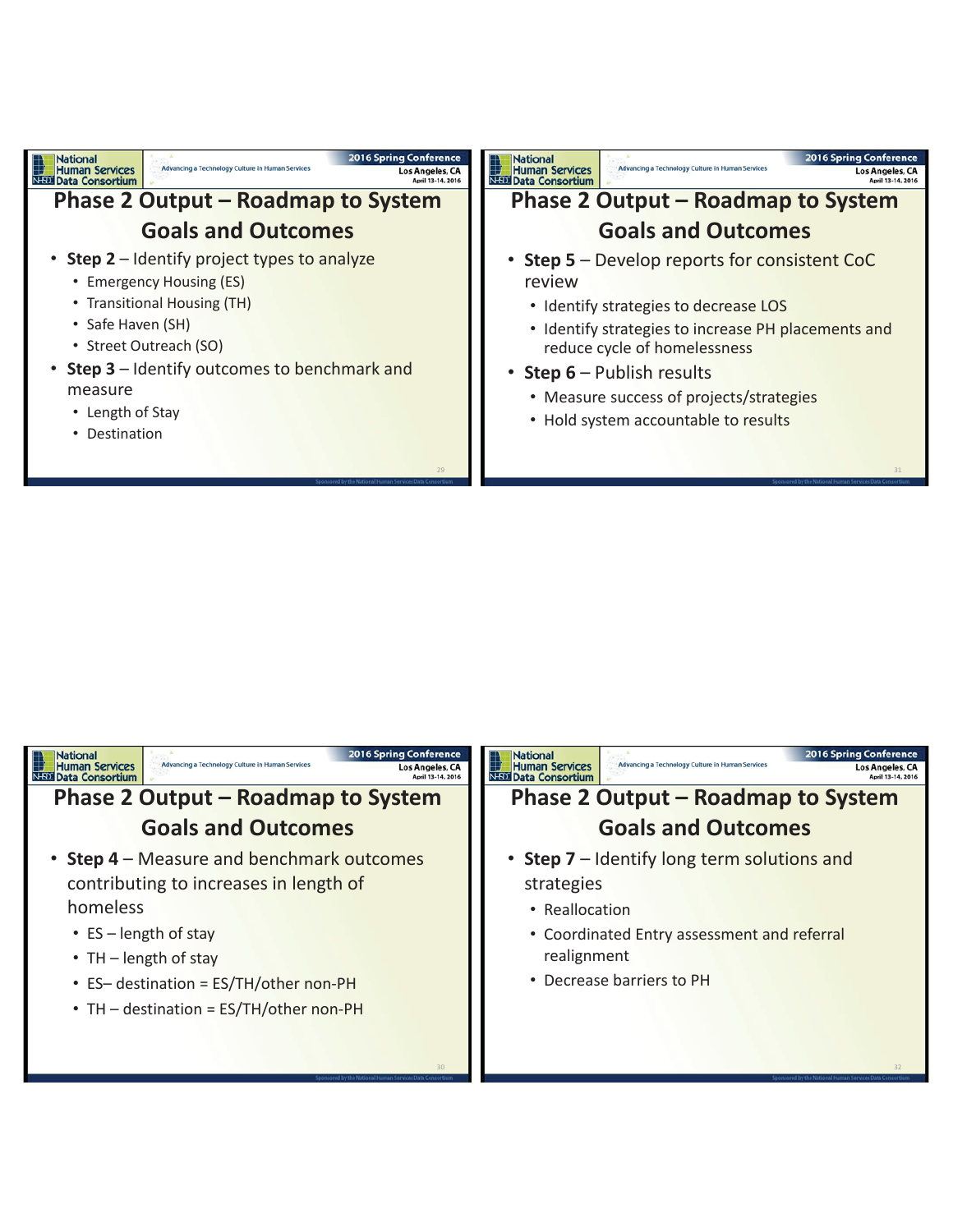